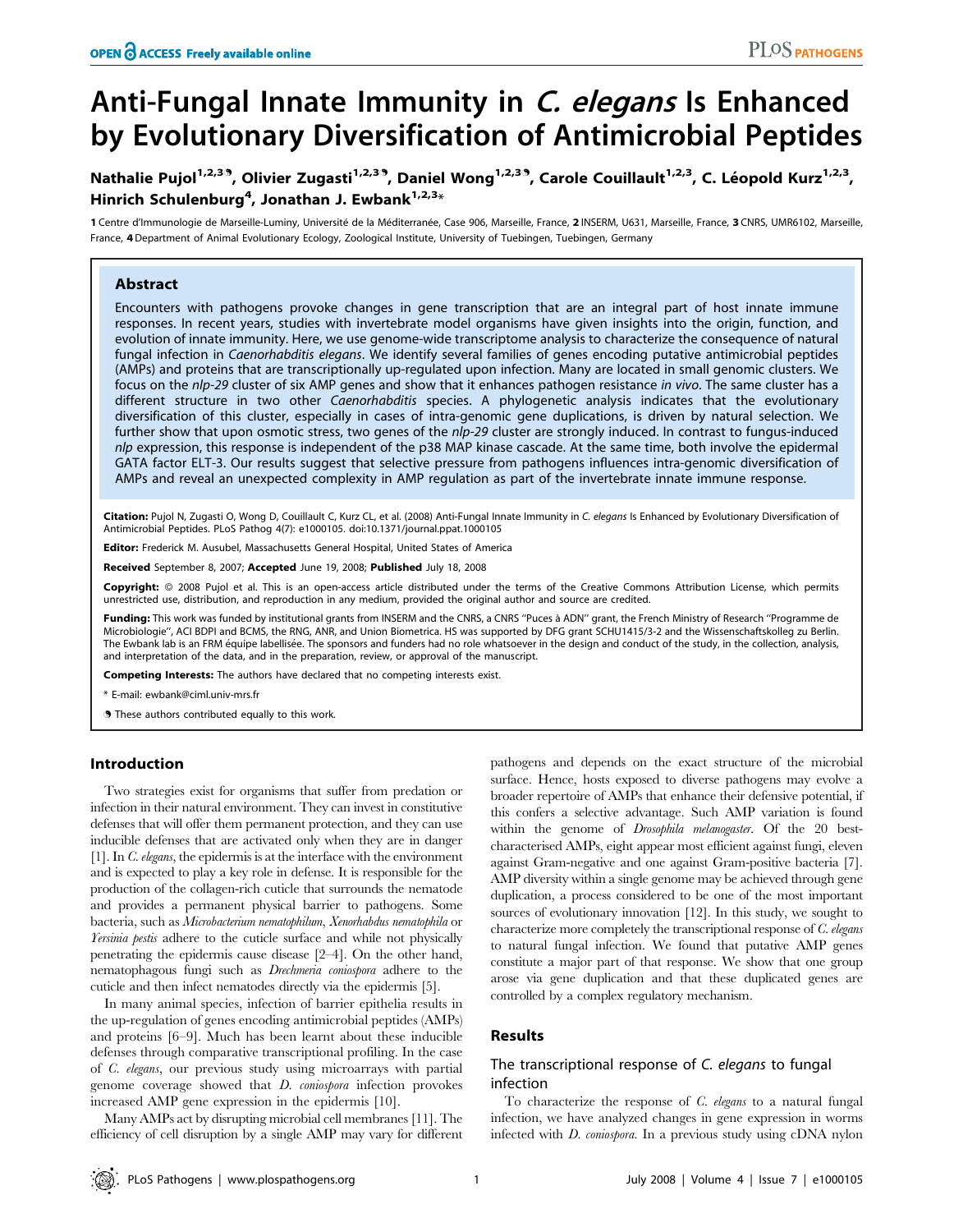#### Author Summary

We are interested in how exactly the nematode Caenorhabditi elegans, widely used in biological research, defends itself against fungal infection. Like most animals, this worm responds to infection by switching on defense genes. We used DNA chips to measure the levels of all the worm's 20,000 genes and discovered new inducible defense genes. Many of them encode small proteins or peptides that can probably kill microbes. By looking in other nematode species, we saw that these antimicrobial peptide genes are evolving rapidly. This means that they could be important for the worms' survival in their natural environment. We also looked at how some of these genes are regulated and uncovered a sophisticated control mechanism involving a series of proteins called kinases that relay signals within cells. The genes we looked at are active in the worm's skin. Some of the antimicrobial peptide genes that we looked at are also switched on in the skin by high salt, but in this case, the regulation doesn't involve the same cascade of kinases. The responses to both infection and high salt do, however, require the same transcription factor (the protein that actually switches genes on), in this case called a GATA factor.

microarrays, one striking observation was the increased expression at 12 and 24 h post-infection of multiple genes potentially encoding glycine- and tyrosine-rich antimicrobial peptides (AMPs), members of the NLP (for neuropeptide-like protein) and CNC (Caenacin) families [10]. In our previous report, we only provided data for these nlp and cnc genes. While they do represent an important component of the response, a large number of other genes are up-regulated at both time points (Figure 1A, Tables S1A & S1B).

The cDNA arrays correspond to fewer than 8,000 of the predicted 20,000 worm genes, so only give a partial coverage of the genome [13]. We therefore carried out an additional analysis using long oligonucleotide whole-genome microarrays [14], comparing the level of gene expression between uninfected controls and worms 24 h after infection with D. coniospora. In the top 20 up-regulated genes, ranked by fold-change, (Table S1C), there were 8 nlp and cnc genes. In addition, there were two previously uncharacterized genes, one that we named grsp-2 (Glycine-Rich Secreted Protein 2), and the other fip-1 (Fungus-Induced Protein 1). Inspection of sequences of the next 50 genes led us to annotate 6 other FIPs and 29 FIP-related (FIPR) proteins (see Protocol S1; Figure S1). Based on comparisons to peptides with known antimicrobial activity  $[15]$ , the *fip*, *fipr* and *grsp* genes could all potentially encode AMPs.

Fold-change measurements are useful when performing exploratory analyses. They can be complemented by methods that evaluate the statistical significance of any observed differences [16]. We used two established statistical-tools, MAANOVA and BRB-ArrayTools (see Materials and Methods) to analyze our data. With the first method, 14 up-regulated and 26 down-regulated genes were found; with the second, 11 and 33, respectively (Figure 1B, Table S1D). Of the 11 up-regulated genes identified with both methods, 7 were *nlp* or *cnc* genes (Figure 1C).

There is data for the expression pattern in uninfected worms for 9 of the 14 genes found to be up-regulated using MAANOVA. As judged by in situ hybridization (from the Kohara laboratory) or reporter gene expression, cnc-2 and ZK228.3 are not expressed at detectable levels, while far-3 and cnc-6 are expressed in the intestine. far-3 is also expressed in epidermis and around the vulva. Most of the genes for which there is data are, however, expressed

| А                |                                             | B    |                                                 |          |  |
|------------------|---------------------------------------------|------|-------------------------------------------------|----------|--|
| cDNA microarrays |                                             |      | oligo microarrays                               |          |  |
| 12 h             | 24 h                                        | 24 h | MAANOVA                                         |          |  |
| 213              | 363<br>53                                   | 405  | 0<br>O<br>11<br>3<br>0<br><b>BRB-ArrayTools</b> |          |  |
|                  |                                             |      |                                                 |          |  |
| Gene             | <b>Brief annotation</b>                     |      |                                                 | Evidence |  |
| $cnc-2$          | Antimicrobial peptide                       |      |                                                 | 1, 2, 3  |  |
| cnc-4            | Antimicrobial peptide                       |      |                                                 | 1, 2, 3  |  |
| $cnc-6$          | Antimicrobial peptide                       |      |                                                 | 1, 2, 3  |  |
| nlp-30           | Antimicrobial peptide                       |      |                                                 | 1, 2, 3  |  |
| $nlp-31$         | Antimicrobial peptide                       |      |                                                 | 1, 2, 3  |  |
| cnc-7            | Antimicrobial peptide                       |      |                                                 | 2, 3     |  |
| nlp-34           | Antimicrobial peptide                       |      |                                                 | 2, 3     |  |
| grsp-2           | Antimicrobial peptide?                      |      |                                                 | 2, 4     |  |
| lact-1           | β-lactamase                                 |      |                                                 | 2, 4     |  |
| far-3            | Fatty acid retinoid binding protein         |      |                                                 | 2, 3     |  |
| phi-59           | Nematode-specific, uncharacterized 1, 2, 3  |      |                                                 |          |  |
|                  | F55H12.4 Nematode-specific, uncharacterized |      |                                                 | 2, 4     |  |
| ZK970.7          | Nematode-specific, uncharacterized          |      |                                                 | 2, 3     |  |
| ZK228.3          | Nematode-specific, uncharacterized          |      |                                                 | 2, 3     |  |

Figure 1. Summary of C. elegans genes up-regulated after D. coniospora infection. A-B Venn diagrams showing the number of genes identified as robustly up-regulated by D. coniospora infection after 12 h and/or 24 h using cDNA (A) and oligo (B) microarrays. C List, with brief annotation, of 14 genes identified as up-regulated at 24 h using statistical methods, (supporting evidence: 1, cDNA microarray; 2, oligo microarray; 3, statistical significance according to both MAANOVA and BRB-Array tool; 4, BRB-Array tools only). doi:10.1371/journal.ppat.1000105.g001

specifically in the epidermis (Table S1F). Together, these data reinforce the notion that inducible AMP genes expressed in the epidermis are key components of the innate immune response of C. elegans to natural fungal infection.

#### Evolutionary diversification of AMP genes

We analyzed the genomic distribution and evolutionary history of nlp genes from C. elegans and from C. briggsae and C. remanei, nematodes that belong to a different evolutionary lineage within the Elegans group of the genus Caenorhabditis [17]. In C. elegans, most of the infection-inducible *nlp* genes are found in a 12 kb region on the left arm of chromosome V, that we refer to as ''the nlp-29 cluster''. Through close analysis and re-annotation of the available genomic sequences, we identified syntenic but highly divergent clusters in C. briggsae and C. remanei (Figure 2A). In C. elegans, these genes form an exclusive monophyletic group (Figure S2), separate from the majority of other  $nlp$  genes that are likely to encode bona fide neuropeptides acting in the nervous system [18]. Within this monophylum, the genes  $nlp-27$  to  $nlp-31$  that are immediate neighbours, form a distinct clade (Figures 2A, S2 & S3). These 5 genes, and the adjacent gene nlp-34, which together make up the  $nlp-29$  cluster are all induced by  $D$ . coniospora infection. We conducted a specific evolutionary analysis on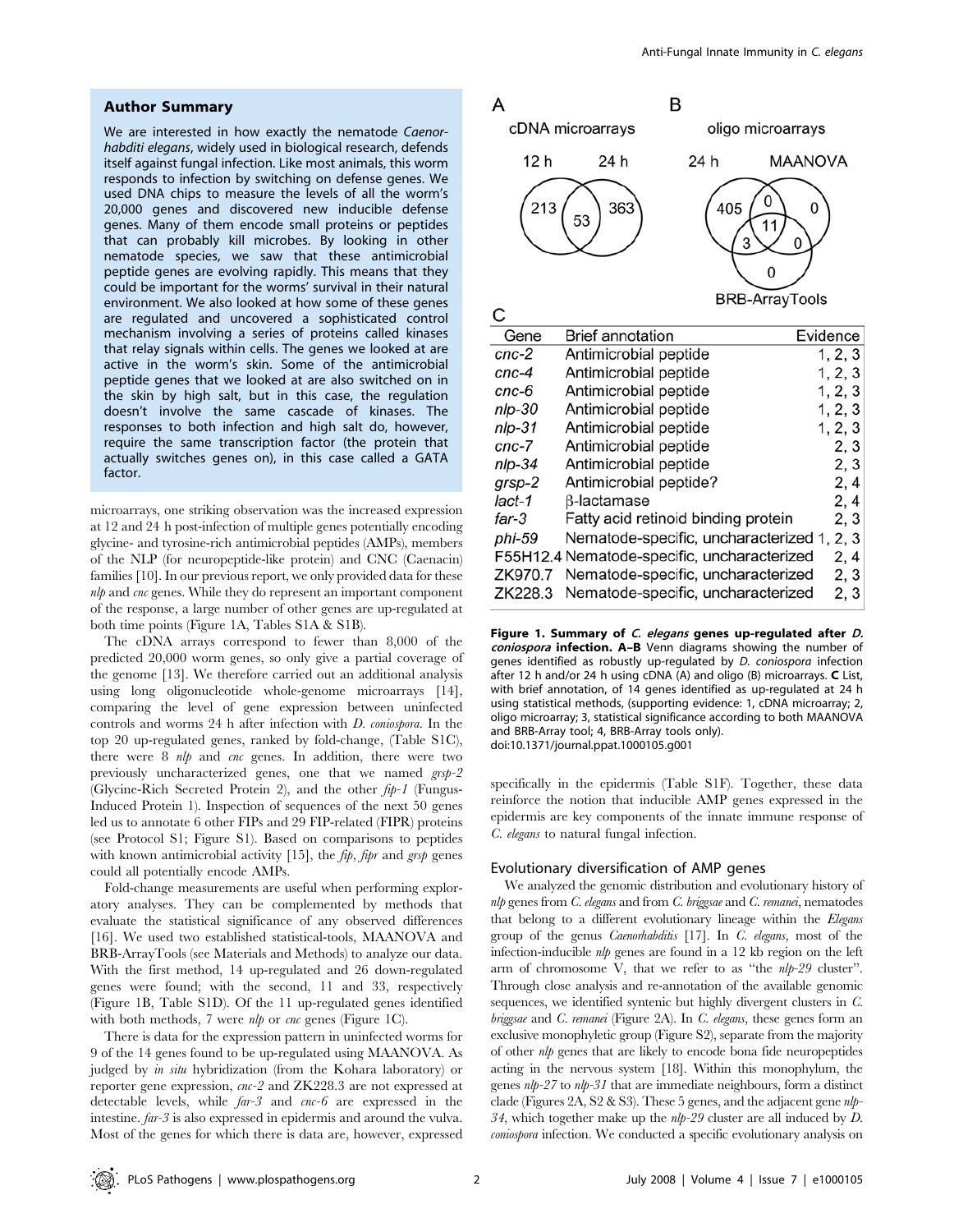When we tested for adaptive sequence evolution across branches (Protocol S1), we found that non-silent changes are more frequent than silent changes in four branches of the phylogenetic tree (Figure 2C; Table S2). Interestingly, all but one of the identified branches associate with clades of nlp genes found adjacent to each other within a single genome (Figure 2C). These results suggest that adaptive sequence evolution shaped the diversification of the *nlp-29* cluster.

## Differential expression of AMP genes in the nlp-29 cluster in response to infection, injury and osmotic stress

Our microarray analyses indicated that all the genes of the nlp-29 cluster were induced by fungal infection (Figure 2B). We confirmed this using  $qRT-PCR$ , and for all the genes except  $nlp-$ 27, observed a statistically significant induction of expression postinfection ranging from 5 to 120-fold ( $p<0.05$ ; Table S3). On the other hand, and in contrast to the other genes, the level of nlp-27 in non-infected worms was high (Figure 3A). We have recently shown that  $C$ . elegans responds to wounding by the up-regulation of  $nlp-29$ and  $nlp-31$  expression [19]. Using qRT-PCR, we found that following wounding all the genes in the cluster showed statistically significant increases of expression  $(p<0.05)$ . It was least pronounced for nlp-27 (1.6-fold) whereas for the other genes there was at least a 3.5-fold induction. The relative magnitude of these inductions for the different genes was similar to that seen upon infection (Figure 3B; Table S3). Disrupting the cuticle or epidermal cell integrity is therefore sufficient to cause increased expression of all of the genes of the nlp-29 cluster.

Both infection and injury cause cellular stress. To address the question of whether other stressors provoke AMP expression, we used a reporter strain with an integrated pnlp-29::GFP transgene that is strongly induced by D. coniospora infection and wounding [19]. We observed no increase in GFP expression when the worms were exposed to a number of stressful situations, including heat shock (1 hour at  $37^{\circ}$ C, or 10 minutes at  $70^{\circ}$ C), starvation (for up



Figure 2. Phylogenetic analysis of nlp genes. A The nlp-29 cluster in C. elegans together with syntenic regions from C. brigssae (Cbr) and C. remanei (Cre). a, B0213.7 (str-83); b, K09D9.9; c, ortholog of B0213.16; d, ortholog of K09D9.10 (srx-62); only the 3' extremities of a and b are shown. **B** Phylogenetic tree for C. elegans CNC and selected NLP proteins, inferred from protein sequences by maximum likelihood (ML). Branches are drawn in proportion to the estimated number of substitutions per site. The results of bootstrapping (200 replicates) are indicated next to the branches. A phylogenetic tree with all the NLP proteins is provided in Figure S2A. The corresponding genes that were found to be up- or down-regulated by D. coniospora infection, are represented in red and blue, respectively; those not represented on either array are marked with asterisks. C Unrooted tree for nlp genes. Trees were inferred from aligned DNA sequences using ML. Branch-lengths are drawn in proportion to the estimated number of substitutions per site. ML analysis of NLP peptide sequences yielded the same tree with the exception of the exact relationships among nlp-28 to nlp-31. Bootstrap support (500 replicates) is given next to the branches for the peptide (before slashes) and DNA (after slashes) analysis. Branches for which there is support for adaptive sequence evolution are indicated in red; see also Figure S3 and Table S2. doi:10.1371/journal.ppat.1000105.g002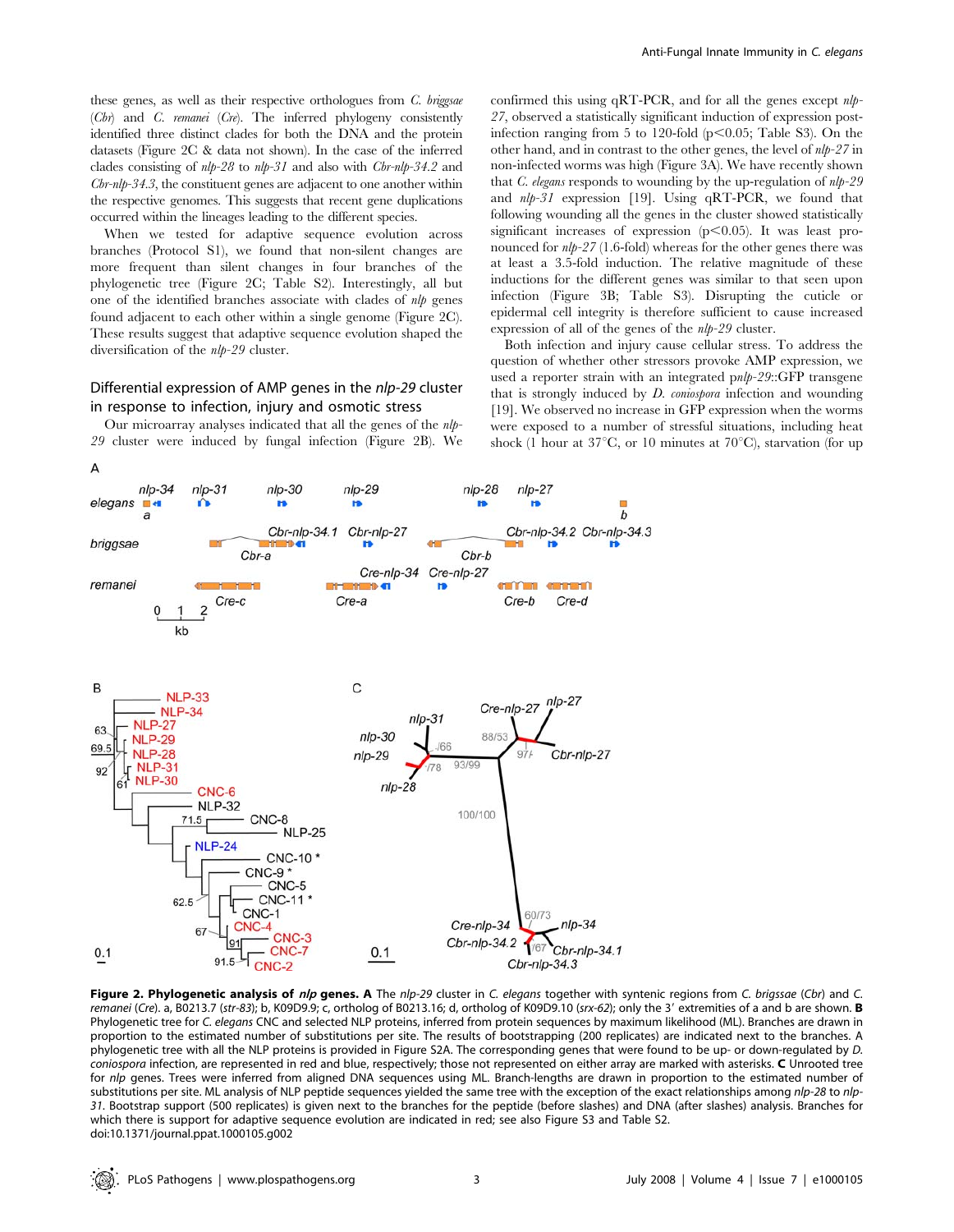

Figure 3. Induction and regulation of nlp gene expression. A-C Quantification of the expression of the genes in the nlp-29 locus by qRT-PCR after 24 h of infection by D. coniospora (A), 2 h after needle wounding (B) and 6 h of osmotic stress in liquid (C). + is wild type; - pmk-1(km25). The columns show the average expression level (arbitrary units,  $+/-$  SEM) for at least 3 experiments. The level of nlp-27 expression in control animals is set at 1024 (see Materials and Methods). Constitutive expression of the nlp genes can vary across experiment due to differences in the exact age of the worms or conditions (solid or liquid culture). Within a single experiment, age-matched worms were used. D-F Quantification with the Biosort of the normalized fluorescent ratio (green/red) of worms carrying the integrated frIs7 transgene that contains pnlp-29::GFP and pcol-12::DsRed reporters [19] after 6 h in liquid culture in the presence of increasing concentrations of NaCl (D) and following a osmotic stress in 300 mM NaCl (E & F; see Materials and Methods). The fluorescent ratio in different backgrounds, sek-1(ag1), sek-1(km4), nsy-1(ky397), pmk-1(km25) or tir-1(tm3036), for worms after osmotic stress (purple) is compared to control worms (blue). As explained more fully elsewhere [19], due to the nature of the distribution, standard deviations are not an informative parameter and are not shown on this or subsequent figures using the Biosort. The number of worms used in each test is shown in parenthesis. The results shown are representative of at least 3 independent experiments. doi:10.1371/journal.ppat.1000105.g003

to 8 hours), paraquat or the heavy metals, cadmium and copper (results not shown). On the other hand, pnlp-29::GFP was highly induced by osmotic stress. Thus, exposure of these worms to high concentrations of NaCl (or 100 mM  $CaCl<sub>2</sub>$ , MgCl<sub>2</sub>, or MgSO<sub>4</sub>) resulted in an increased level of pnlp-29::GFP expression that was dependent on the ionic strength (Figure 3D and results not shown).

We therefore investigated the effect of exposure to high salt on the expression of all the genes of the  $nlp-29$  locus using qRT-PCR (Figure 3C). We observed a marked increase in the expression of  $nlp-28$  and  $nlp-29$  (3.0 and 3.6-fold, respectively; p $\leq$ 0.05), and a smaller, but significant induction of  $nlp-31$  (2.0-fold; p $\leq$ 0.05). For the other genes of the cluster, nlp-27, nlp-30 and nlp-34, no significant changes were observed  $(p>0.05)$ . Thus, for some of the genes of the  $nlp-29$  cluster (e.g  $nlp-34$ ), the fold-change in their expression was 2 orders of magnitude higher after infection than it was after osmotic stress, whereas for others (e.g.  $nlp-28$ ) there was an equivalent induction after infection, wounding or exposure to high salt (Table S3).

We obtained results consistent with these qRT-PCR analyses using transgenic strains carrying different reporter constructs. For example, pnlp-27::GFP showed a strong constitutive level of fluorescence in the epidermis, while pnlp-30::GFP showed an increased level of GFP expression upon infection and wounding, but not osmotic stress (results not shown). These results clearly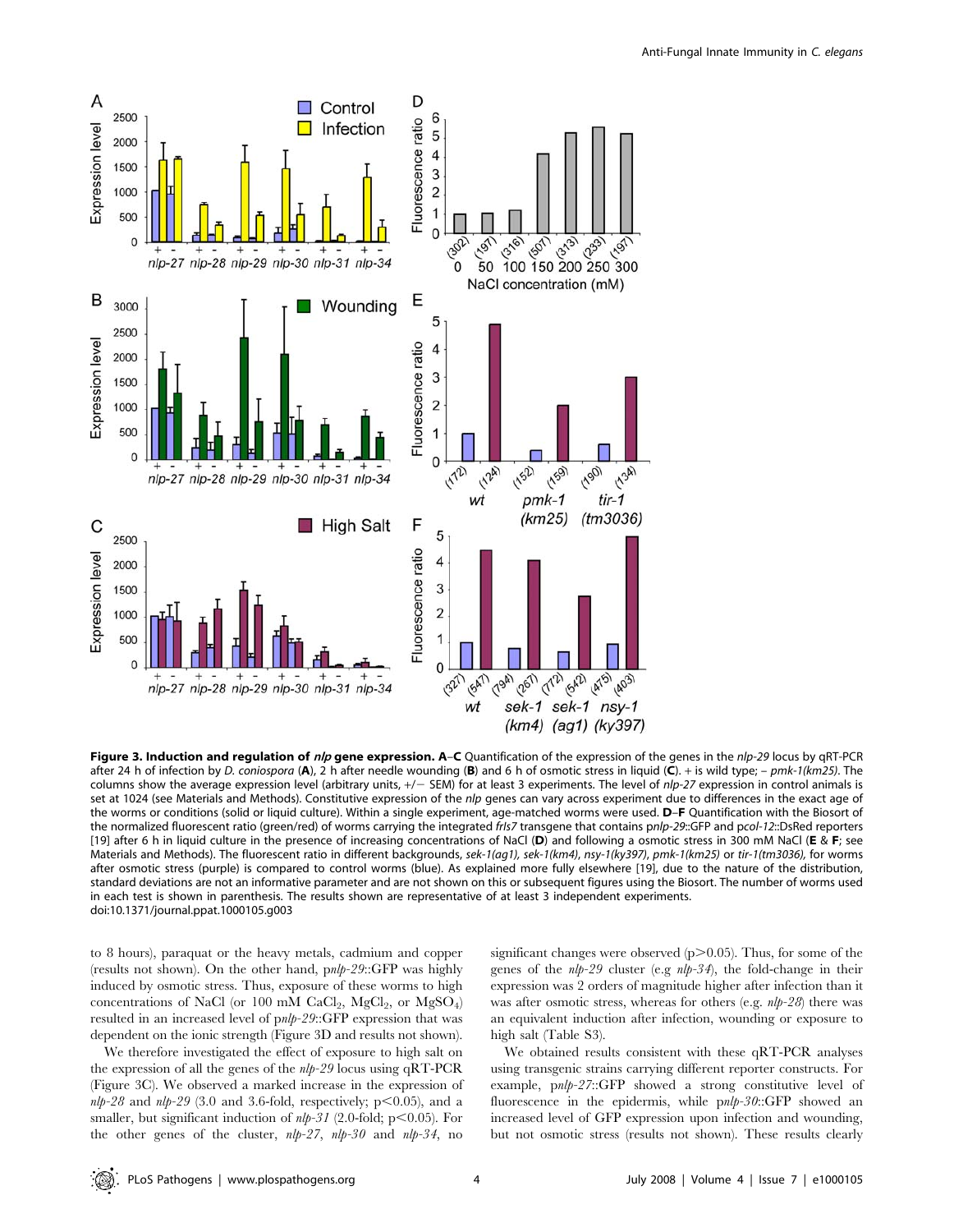show that although all genes of the  $nlp-29$  cluster are induced by natural fungal infection and by wounding, only some are induced by osmotic stress. Thus, the individual AMP genes of the nlp-29 cluster are subject to differential regulation and respond to distinct combinations of stimuli.

# Differential requirement for the p38 MAPK pathway in the response to infection, injury and osmotic stress

Currently, one of the best characterized innate immunity signaling pathway in C. elegans is the p38 MAPK cascade. It is required for resistance to Pseudomonas aeruginosa infection [20–22]. It involves the MAP3K NSY-1, the MAP2K SEK-1 and the p38 MAPK PMK-1, acting downstream of the conserved adapter protein TIR-1 [23]. This pathway can also regulate the expression of nlp-29 in the C. elegans epidermis. Thus in nsy-1, sek-1, pmk-1 or  $tri$ - $1$ (tm3036) mutants, there is essentially no increase in pnlb-29::GFP expression after fungal infection or wounding [19]. In clear contrast, nlp-29 up-regulation triggered by osmotic stress was largely independent of nsy-1, sek-1, pmk-1 or tir-1, especially when the reduced constitutive expression of the mutants is taken into consideration (Figure 3E & 3F). These results were confirmed by qRT-PCR: the induction by high salt of  $nlp-28$  and  $nlp-29$ , the only two genes to be strongly up-regulated by osmotic stress was largely  $pmk$ -1-independent (Figure 3C; p $>$ 0.1 for the difference for either gene between wild-type and mutant). qRT-PCR was also used to demonstrate that the normal response to infection and injury of 5 of the 6 genes in the  $nlp-29$  cluster required  $pmk-1$ , the exception being nlp-27 (Figure 3A & 3B, Table S3). These results indicate that p38 acts to control the response to fungal infection and wounding not only of nlp-29 but also of 3 other paralogous genes, and nlp-34. They also demonstrate that these responses can be genetically separated from the response to high salt.

# Osmotic stress resistant mutants have elevated nlp-29 expression

We wished to explore further the link between osmotic stress and nlp-29 expression, to try to understand the physiological role of this regulation. To counter water loss in hypertonic environments, C. elegans increases its expression of gdph-1. This gene encodes the enzyme glycerol 3-phosphate dehydrogenase that catalyzes the rate-limiting step of glycerol biosynthesis. As a result, intracellular glycerol concentration increases and this has an osmoprotectant effect [24,25]. Transgenic worms carrying a pgdph-1::GFP construct show an enhanced fluorescence upon exposure to increasing concentrations of salt. This reporter gene can thus be used as an *in vivo* sensor of the osmotic stress response [24]. There was no change in pgdph-1::GFP expression after *D. coniospora* infection or wounding (results not shown). Thus, these stimuli appear not to trigger an osmotic stress response.

Certain mutants, including  $dpy-9(e12)$  and  $osm-11(n1604)$  have an elevated level of intracellular glycerol and a higher capacity to resist osmotic stress [24,25]. We found that these mutants exhibited a high level of pnlp-29::GFP expression under normal culture conditions (Figure 4A–E). Dpy mutants are short and fat and manifest alterations of the epidermis and/or cuticle. We tested two other Dpy mutants,  $dpy$ -13(e184) and  $dpy$ -17(e164) that have a morphology similar to  $dpy-9(e12)$  but that are no more resistant to high salt than wild-type worms. They showed normal levels of pnlp-29::GFP expression, indicating that an altered morphology is not necessarily associated with elevated AMP expression (Figure 4C & 4E). The two mutants  $dpp-9(e12)$  and  $osm 11(n1604)$ , which resist osmotic stress and have a high level of pnlp-29::GFP expression, also had a markedly increased resistance

to D. coniospora infection (Figure 4F,  $p<0.001$ ), while  $dpy-17$ mutants were as susceptible as wild type worms. On the other hand, the lifespans of  $dpy-9e/2$  and  $osm-11(n1604)$  mutants are no greater than that of wild type worms in the absence of infection (Figure 4G,  $p > 0.05$ ), suggesting that these mutants exhibit a specific pathogen resistance.

To understand further the link between resistance to osmotic stress and increased  $nlp$  expression, we first generated a  $dpv-9$ ;  $pmk-1$ double mutant. Loss of pmk-1 function reduced the high constitutive level of  $p_n/p-29::GFP$  expression seen in  $dp_1 \cdot 9$  mutants (Figure S4). But due to a synthetic interaction, the double mutants retained eggs (Egl phenotype) and were fragile, so that we were unable to carry out more analyses. The  $osm-11$ ;  $bmk-1$  double mutant, however, allowed us to assay the contribution of increased  $nlp$  expression to osmotic resistance. Compared to  $osm-11$  mutants, these worms had a drastically diminished level of pnlp-29::GFP expression, like that of wild-type worms (Figure 4H). On the other hand, the  $\omega_{sm}$ -11;  $\omega_{mk}$ -1 double mutant were still far more resistant to osmotic stress than wild-type worms (Figure 4I) in standard tests of acute osmotic stress resistance (500 mM NaCl) [25]. These results suggest that nlp-29 is not involved in osmotic protection.

# Overexpression of AMP genes increases resistance to infection but not to osmotic stress

When we assayed the survival of the null mutant strain  $nlp$ -29(tm1931), which cannot make any NLP-29, we saw no marked change in its resistance to D. coniospora infection nor its lifespan in the absence of infection (see below). Abrogation of the function of  $nlp-31$  does not have a significant effect on survival either [10]. In both cases, this could reflect a redundancy in the function of single nlp genes in the nlp-29 cluster, especially given their high level of expression after infection. Therefore, to test whether the genes of the nlp-29 cluster could contribute directly in vivo to the capacity of C. elegans to resist infection, we generated transgenic strains carrying supernumerary copies of the entire nlp-29 cluster. By qRT-PCR we determined that there was an increase in the constitutive and inducible level of gene expression for all 6 genes in the cluster in the transgenic worms (a 3 to 8-fold increase for the different genes, Figure 5A). We then assayed their resistance to D. coniospora infection and found a significantly greater survival when compared either to non-transgenic siblings or worms carrying an unrelated transgene (Figures 5B, S5A & S5B;  $p<0.001$ ). The transgenic worms were, however, as susceptible as wild-type worms to 500 mM NaCl (results not shown). These results indicate that the  $nlp$  genes can contribute in vivo to increased resistance to fungal infection, but probably not to osmotic stress.

# The GATA transcription factor ELT-3 fulfils a generic requirement for nlp-29 expression

Inspection of the upstream sequences of genes of the  $nlp-29$ cluster revealed the presence of a conserved putative GATA site in the promoter regions of  $nlp-28$  to  $nlp-31$  (Figure S6). The GATA factor ELT-2 has been shown to be important for the control of infection-inducible gene expression in the intestine [26]. There are 14 GATA factors encoded in the C. elegans genome [27]. We focused on those known to be expressed in the epidermis or seam cells, namely  $elt-1$ , 3 and 6 and egl-18 (previously known as  $elt-5$ ) [28–30]. RNAi of egl-18, elt-1 and 6 did not have a significant effect (results not shown). We observed, however, that the constitutive expression of pnlp-29::GFP and its induction by infection or high salt was reduced upon elt-3 RNAi. We confirmed this effect using an elt-3 null mutant allele and found that GFP expression was knocked down by half following either of these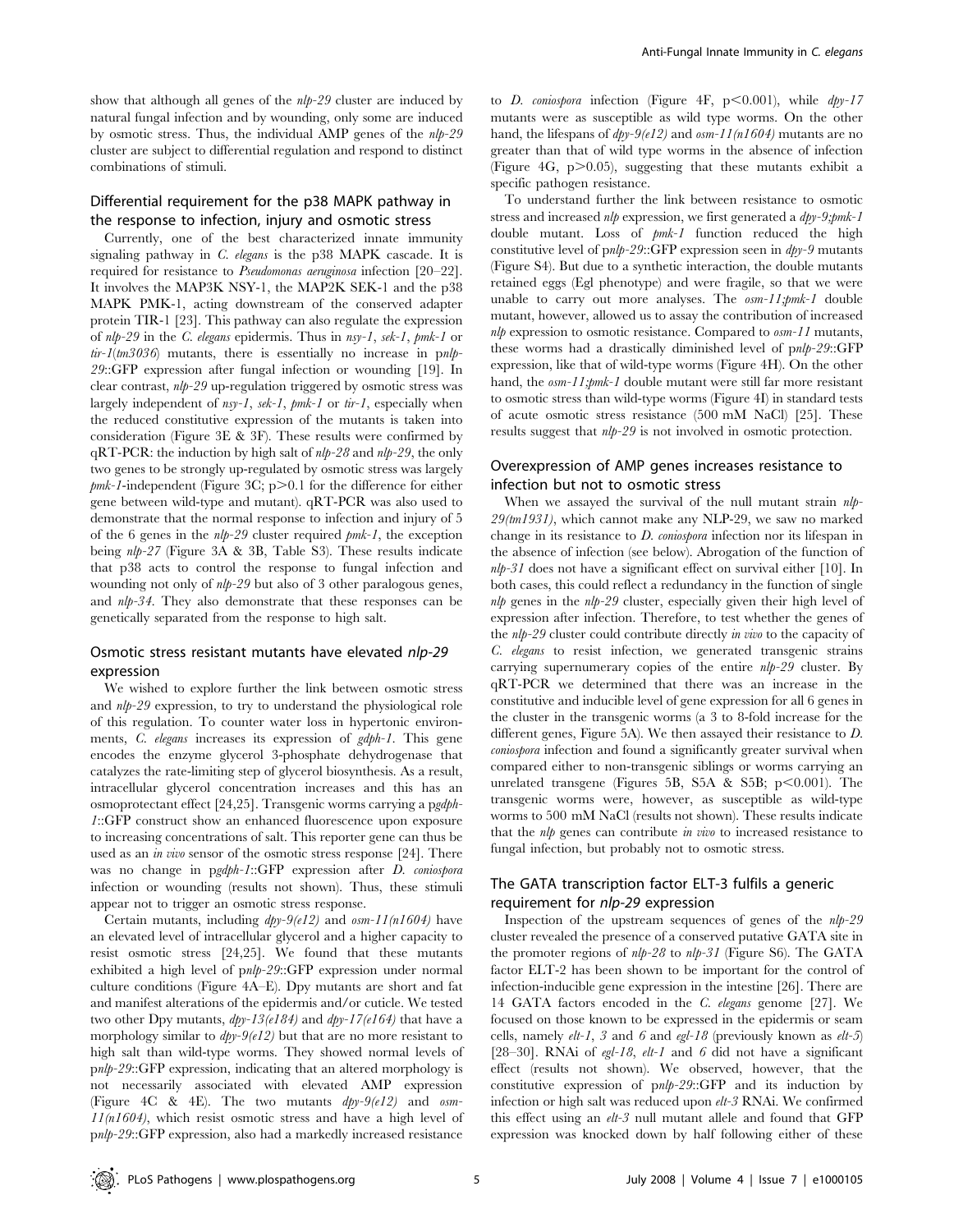

Figure 4. Osmotic stress resistant mutants constitutively express pnlp-29::GFP and resist fungal infection. A-D Osmotic resistant mutants such as osm-11(n1604) (B) or dpy-9(e12) (D) constitutively express pnlp-29::GFP while other Dpy mutants including dpy-13(e184) (C) behave like wild-type (A) and do not. E Quantification with the Biosort of the normalized fluorescent ratio (green/red) of the integrated frIs7 transgene in different mutant backgrounds. The number of worms used in each test is shown in parenthesis. F & G  $dpy-9$  and osm-11 mutants resist D. coniospora infection significantly better than wild-type worms and dpy-17 mutants (F, p<0.001, one-side log rank test), but do not have a significant different life span in the absence of pathogen (G). Both survival experiments were done on heat killed OP50. H Quantification with the Biosort of the normalized fluorescent ratio (green/red) of worms carrying the integrated frIs7 transgene in different mutant backgrounds, osm-11(n1604), pmk-1(km25) and osm-11(n1604);pmk-1(km25). The number of worms used in each test is shown in parenthesis. The results shown are representative of at least 3 independent experiments. I Acute osmotic stress resistance in wild type worms osm-11(n1604), pmk-1(km25) and osm-11(n1604);pmk-1(km25) mutants.

doi:10.1371/journal.ppat.1000105.g004

treatments, as well as in untreated worms. The level of red fluorescence, from the pcol-12::DsRed transgene was, on the other hand, essentially the same  $(+/-15%)$  in all cases (Figure 6A). To assay for a role of elt-3 in fungal resistance, we compared the survival of wild-type and mutant worms after *D. coniospora* infection. Unlike the nlp-29(tm1931) mutant, which behaved essentially like the wild type, there was a marked reduction in the resistance of the elt-3 mutants. These mutants, however, had a substantially reduced lifespan in the absence of infection. The

same phenotypes were observed for  $tir-l$ (tm3036) mutants (Figure 6F & 6G). Thus, while being suggestive, we cannot definitively assign a specific role in fungal resistance to  $elt-3$ .

Exposure to high salt up-regulates expression of the pgdph-1::GFP reporter. Unlike pnlp-29::GFP that is expressed specifically in the epidermis, it is expressed in both the epidermis and the intestine (Figure 6B & 6D). Interestingly, in the elt-3 mutant background, an abrogation of the epidermal expression of pgdph-1::GFP was seen, while expression was maintained in the intestine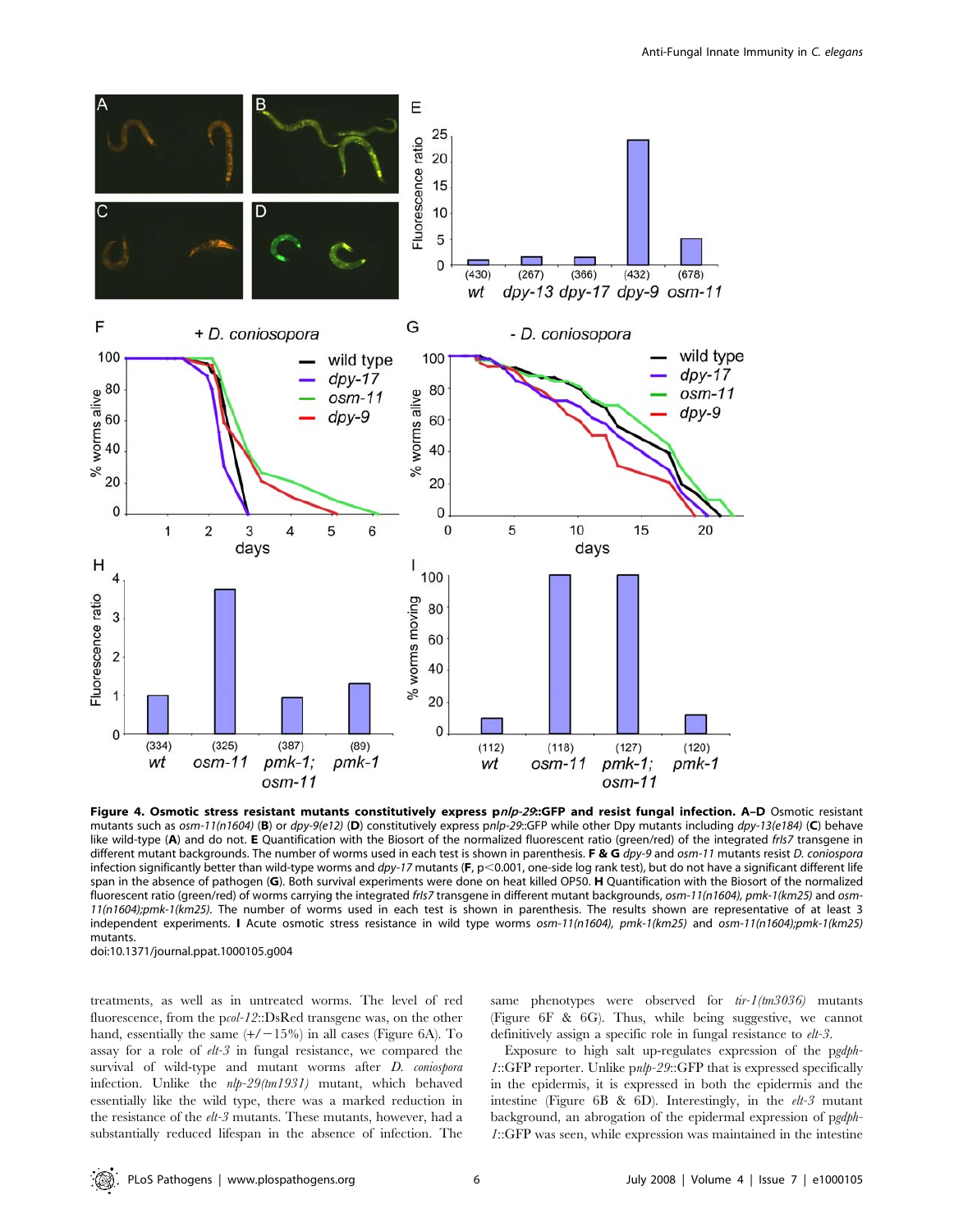

Figure 5. Overexpression of the nlp-29 locus. A Transgenic worms carrying extra copies of the nlp-29 locus have elevated levels of gene expression. The level of gene expression for the 6 genes of the nlp-29 locus was compared between transgenic worms carrying a DNA fragment specifically encompassing the locus (+) and non-transgenic worms  $(-)$ , either following D. coniospora infection (yellow) or not (blue). **B** Overexpression of the  $nlp-29$  locus is associated with increased resistance to infection. Transgenic worms carrying the nlp-29 locus (in light blue) are more resistant to D. coniospora infection than their nontransgenic sibling (in red). The difference in survival is highly significant  $(p<0.001$ , one-side log rank test). doi:10.1371/journal.ppat.1000105.g005

(Figure 6C & 6E). This suggests that although  $elt-3$  is necessary for expression of AMP genes, it acts as a generic transcription factor for inducible genes specifically in the epidermis.

#### Discussion

## Transcriptional response of C. elegans to fungal infection

In this study, after an unbiased microarray analysis of genes affected by natural fungal infection in the epidermis of  $C$ . elegans, we focused on putative AMP genes, as they are the most prominent class of up-regulated genes. Synthetic NLP-31 has demonstrated antimicrobial activity in vitro against D. coniospora [10]. The other infection-induced NLPs and the structurallyrelated CNCs are therefore candidate AMPs. Our sequence analysis showed that these proteins can be differentiated from most of the predicted NLP proteins. Indeed, it is important to emphasize that NLP-27 to NLP-34 (but not NLP-32) carry the name Neuropeptide-Like Protein only for historical reasons. With regards the many GRSPs, FIPs and FIPRs, while proteins in other species with similar sequences possess antimicrobial activities [15], expression and biochemical analyses are needed to test if the C. elegans proteins have such a function.

A very recent study reported changes in host gene expression induced by the nematode-trapping fungus Monacrosporium haptotylum [31]. A comprehensive comparison cannot be made as the study with M. haptotylum used microarrays with probes to only a few hundred C. elegans genes, and of these only 20 are among the list of 800 genes potentially up-regulated by D. coniospora (Tables S1B & S1C). Nevertheless, several *nlp* genes, including *nlp-29*, as well as  $\textit{cnc-4}$ , were found to be induced by M. haptotylum [31]. While these genes are not induced by a number of bacterial pathogens that colonize the nematode intestine [14,22,26], another recent report indicates that infection of C. elegans by Leucobacter chromiireducens may provoke an upregulation of nlp-29 [32]. This pathogen infects worms via the uterus. A second Grampositive bacterium, M. nematophilium, adheres to the nematode cuticle and causes disease, but does not induce the expression of  $nlp-29$ , or indeed any of the  $nlp$  or cnc genes [33]. On the other hand, wounding the epidermis also provokes an up-regulation of the expression of genes of the nlp-29 cluster, albeit via a genetically-distinct signalling pathway [19]. So both the nature of the pathogen and the route of infection likely play roles in determining the host's transcriptional response.

Several of the robustly induced genes are nematode-specific and of unknown function. The predicted ß-lactamase LACT-1, on the other hand, is homologous to prokaryotic proteins that break down antibiotic ß-lactams produced by fungi. One might be tempted to speculate that this protein could act as an intra-cellular sensor for the presence of fungi. Intriguingly, a similar ß-lactamase (LACTB) is encoded in the human genome, but its function is currently unknown [34]. Other induced genes include far-3 that is induced by P. aeruginosa [22], and encodes one of eight related fatty acid- and retinol-binding proteins in C. elegans [35]. A class of structurally unrelated fatty acid-binding proteins (lipophorins) plays a role in clotting in arthropods [36], so FAR-3 might contribute directly to tissue repair. Finally, the gene T19B10.2/ phi-59 is also robustly up-regulated upon fungal infection. Abrogation of its function in worms defective for insulin signaling inhibits osmotic stress resistance [37]. So despite the clear dichotomy between the responses to osmotic stress and infection (e.g. the lack of p38-dependence for the former), as discussed below, it is likely that some genes that are induced upon D. coniospora infection affect pathogen resistance indirectly, not via antimicrobial effects, but by influencing other aspects of organismal physiology. Infection also provoked the specific down-regulation of many genes (Tables S1A & S1C). A substantial proportion of these genes (including 14 of the 20 most repressed) encode cuticle collagens. This reduction could reflect a general decrease in gene transcription in the epidermis. On the other hand, the expression of many epidermal genes either does not change (e.g.  $col-12$ ) or is increased (e.g. the genes of the  $nlp-29$ cluster), leaving open the possibility that transcriptional repression could play a specific role in this innate immune response. This must be the subject of future studies.

#### Adaptive evolution of innate immunity genes

Parasites and pathogens can represent extremely powerful selective forces because of their ability to evolve rapidly. The resulting diversity of infectious agents favors hosts with a large repertoire of defense responses, including effector molecules with antimicrobial activity. A broad repertoire of AMP genes could evolve via gene duplication [12,38]. Strong selection on evolution by gene duplication should result in clustered gene families, since gene duplications are usually more frequent across short genomic distances. This has been observed for immune-responsive genes in Drosophila [39]. The large majority of clustered gene families in the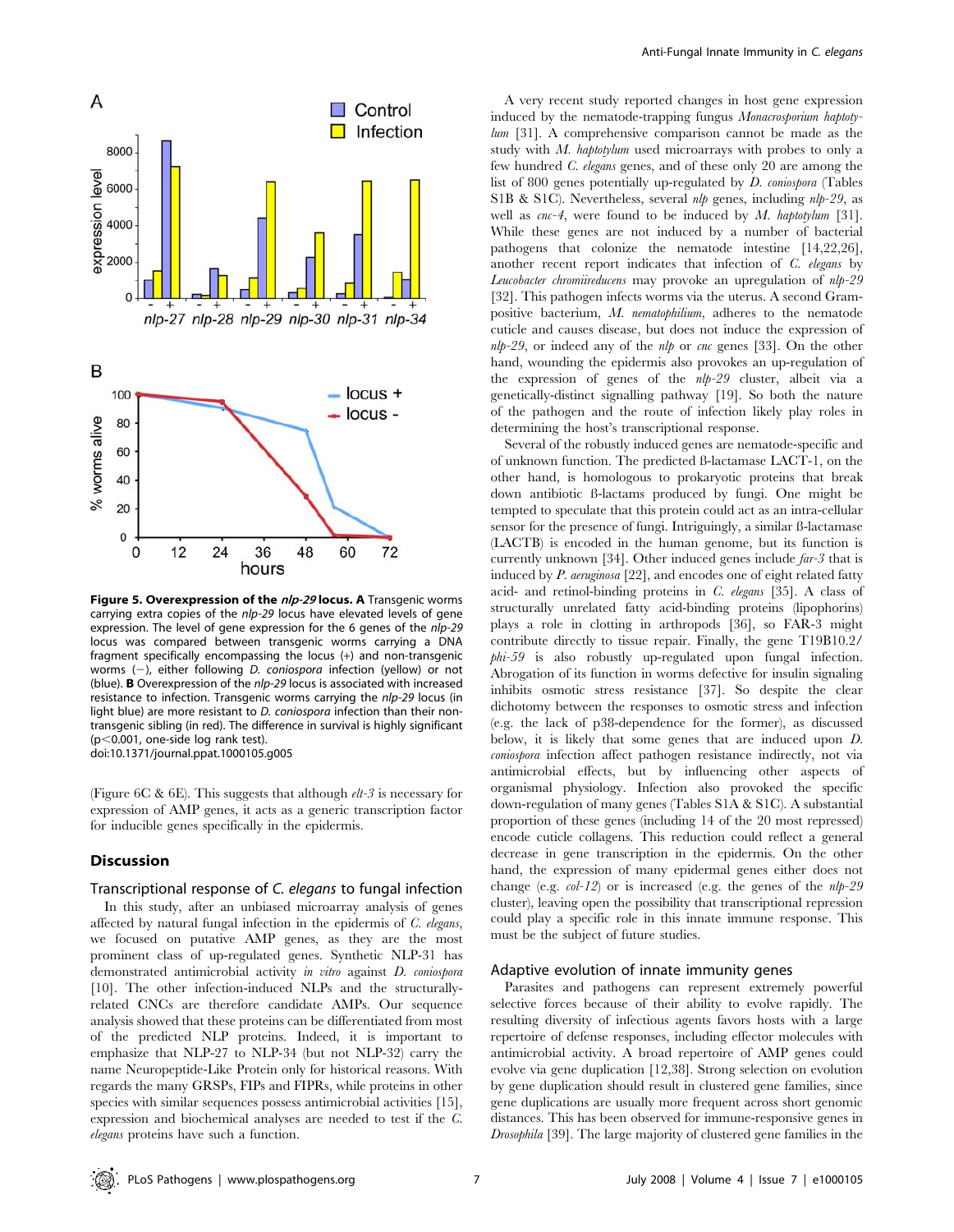

Figure 6. The GATA factor ELT-3 is required for gene induction in the epidermis. A Quantification with the Biosort of the relative fluorescent ratio following infection (yellow) or osmotic stress (300 mM NaCl in liquid) compared to control worms (blue) in wt or an elt-3 background. The number of worms used in each test is shown in parenthesis. Fluorescence images of a pgpdh-1::GFP reporter gene in wt (B,D) or an elt-3 (C,E) background after overnight exposure to 200 mM NaCl. The tail region is detailed in D&E. In wt, pgpdh-1::GFP is induced in both the epidermis (arrowhead) and intestine, as compared to elt-3 mutant where pgpdh-1::GFP is only present in the intestine (arrow). F & G elt-3 nlp-29 tir-1 mutants are significantly more susceptible to D. coniospora infection better than wild-type worms (F, p<0.001, one-side log rank test), but do not have a significant different life span in the absence of pathogen. (G). Both survival experiments were done on heat killed OP50. doi:10.1371/journal.ppat.1000105.g006

C. elegans genome appears to be associated with a function in the organism's interaction with the environment [40]. Consistent with this hypothesis, several clusters of duplicated genes are induced strongly by M. nematophilum infection [33]. Our study identified multiple small clusters of induced immune defense genes. A detailed analysis of the *nlp-29* cluster indicated that it is undergoing rapid evolution. Although a sequence in the  $nlp-30$  5' UTR is found conserved in the  $3'$  UTR of  $Chr-nlp-27$ , the most parsimonious explanation for the difference observed between the 3 Caenorhabditis species analyzed is that at the time of divergence of C. elegans from the common ancestor of C. briggsae and C. remanei (estimated at 3.1–12.2 MYR [41]) there were 2 genes at the  $nlp$  locus. One of them, the ancestral  $nlp-27$ , gave rise to 5 genes in C. elegans, while the other, the ancestral nlp-34, gave rise to 3 genes in C. briggsae. This is consistent with the presence of single  $nlp-27$  and  $nlp-34$  orthologues in the syntenic region of the C. brenneri genome (unpublished results). For C. elegans, C. briggsae and  $C.$  remanei, the diversification of the  $nlp$  genes is associated with adaptive sequence evolution, especially in the case of gene family expansions within species lineages (i.e. the four  $C$ . elegans genes nlp- $28$  up to  $nlp-31$  and the three *C. briggsae nlp-34* genes). The lineagespecific  $nlp$  expansions could reflect the stochastic nature of gene duplication and subsequent distinct selective pressures on C. elegans and C. briggsae. In the future, it will be interesting to test whether these differences in nlp genes translate into differences in resistance to the pathogens that the two species encounter in the wild.

Since we have shown that introducing supernumerary copies of the nlp-29 cluster increases survival, the marginal extra cost of carrying an additional  $nlp$  gene is presumably outweighed by the advantage gained in a hostile environment. Further, we show, rather remarkably, that the *C. elegans*-specific genes  $nlp-28$  and  $nlp-$ 29 are up-regulated not only by infection and wounding but also by osmotic stress. This does not depend on the p38 MAPK pathway, suggesting that successive gene duplications were followed by divergence of regulatory regions, resulting in the cooption of an nlp gene by a pre-existing osmotic stress pathway, and the acquisition of a supplementary function that was then retained in nlp-28 and nlp-29. Currently, the genetic control of the osmotic stress response is incompletely characterized. Studies underway in other laboratories to delineate the molecular cascades involved should allow such a hypothesis to be tested in the future.

## Wounding, infection and the osmotic stress response

If wounding and infection were associated with an alteration of the worm's osmotic balance, activating AMP gene expression under conditions of osmotic stress could then be a way to protect C. elegans from pathogens without the need to detect the exact nature of the threat. But infection does not affect pgdph-1::GFP expression, nor does wounding (unpublished results). Thus, the tissue damage associated with fungal infection or a needle prick does not trigger an osmotic stress response under laboratory culture conditions.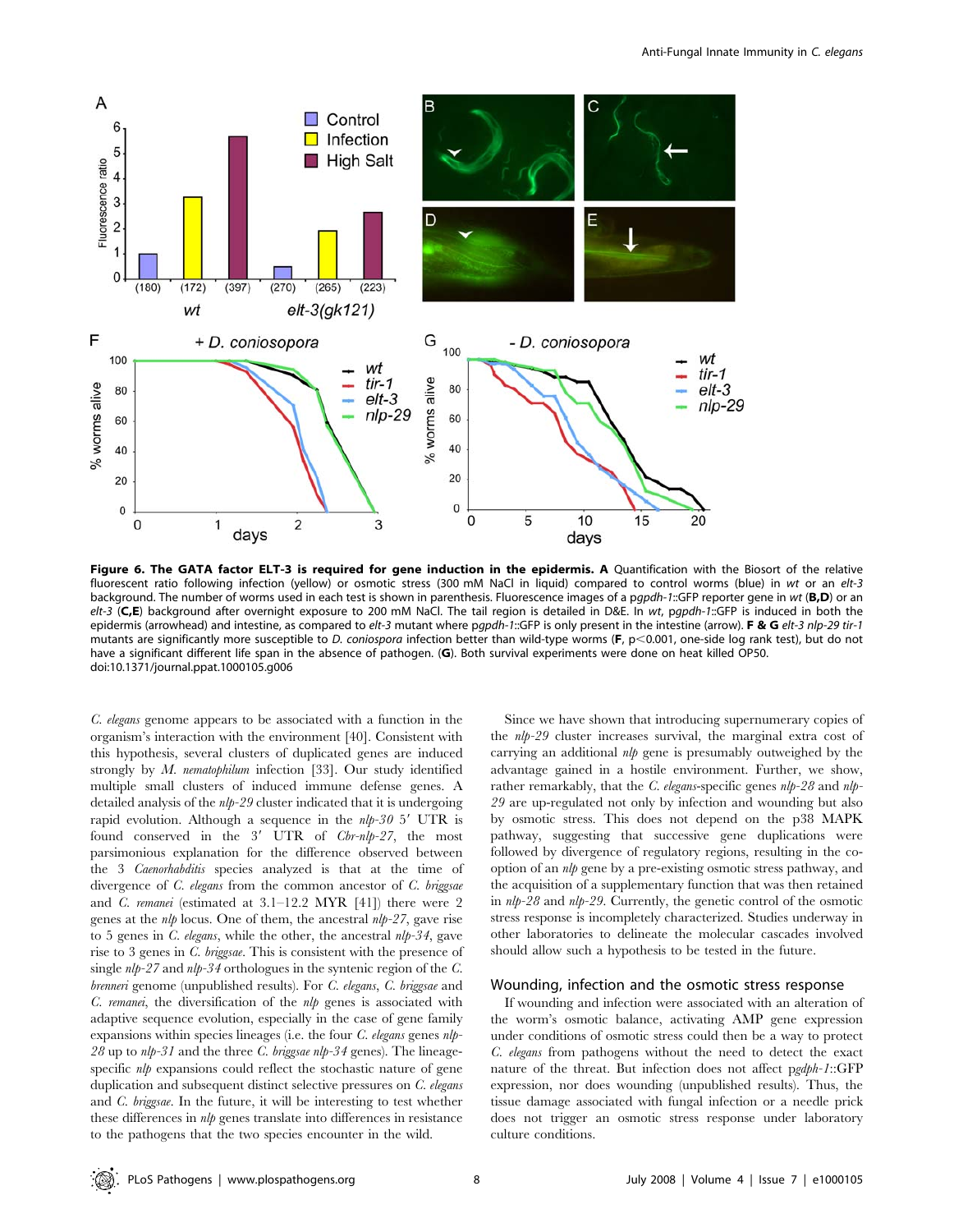At the same time, there is clearly a link between the response to infection and osmotic stress, exemplified by the up-regulation of certain genes, including nlp-29, under both conditions. Further, the genes  $dpy-9$  and  $osm-11$ , which affect the osmotic stress response, act as regulators of nlp-29 expression. While DPY-9 is a cuticular collagen [42], OSM-11 has been proposed to be secreted by the epidermis and to play a sentinel role in monitoring external conditions and mediation of stress responses [25]. If this is the case, under normal conditions,  $\omega m$ -11 would repress  $nlp$ -29 expression, and upon osmotic stress or infection, osm-11 activity would decrease, leading to AMP expression.

Importantly, however, the increased expression of pnlp-29::GFP seen in either  $osm-11$  or  $dpy-9$  mutant is suppressed in  $osm-11$ ; pmk-1 or dpy-9;pmk-1 double mutants. By contrast, the pmk-1 p38 pathway is not involved in the regulation of glycerol levels or acute osmotic stress resistance [25,43]. Nor is it required for the induction of nlp-29 under high salt conditions. Thus the induction of nlp-29 seen in dpy-9 and osm-11 worms might arise from a problem of structural integrity and consequent triggering of the p38 pathway in the mutants, independently of the pathway controlling osmotic stress resistance. Therefore, the level of expression of certain AMP genes could be controlled by the balance of negative OSM-11-dependant and positive PMK-1 dependant regulation.

Since the  $nlp$  genes appear not to contribute  $in$  vivo to increased resistance to osmotic stress, the physiological reason for their induction by salt remains unclear. And finally, although an increased expression of AMP genes may contribute to the resistance of dpy-9 and osm-11 mutants to fungal infection, other factors, most notably high levels of intracellular glycerol, could affect the growth and virulence of D. coniospora.

One common facet of the upregulation of  $nlp-29$  following infection or osmotic stress was the partial dependence upon the GATA factor ELT-3. This transcription factor therefore appears to play a necessary role in the epidermis in the regulation of genes that respond to environmental stimuli. As such, it is different from ELT-2 that has been proposed to have a specific role in the regulation of innate immune genes in the intestine [26]. The response to infection, injury, and osmotic stress is not, however, part of a general stress-response mechanism, since no induction of pnlp-29::GFP expression was seen when the worms were exposed to a number of other stressful situations, such as heat shock or starvation. Thus AMP genes appear to contribute directly in vivo to the capacity of C. elegans specifically to resist infection after epidermal damage.

#### Concluding remarks

In the current work we have analyzed the host transcriptional changes associated with natural fungal infection in C. elegans. Our findings reinforce the importance of AMP genes in invertebrate innate immunity. The observation that there has been a recent expansion of the AMP-encoding  $nlp$  genes, together with the evidence for their *in vivo* role and the positive selection of the *nlp*-29 cluster suggest that these genes are important for the survival of C. elegans. In conclusion, this study advances significantly our knowledge of host defenses in the nematode and illustrates how new function may arise during evolution through gene duplication and co-option into existing regulatory mechanisms.

## Materials and Methods

#### Nematode strains

29(tm1931) by S. Mitani (Japanese National Bioresource Project) and fer-15(b26ts), sek-1(km4), pmk-1(km25), dpy-9(e12), dpy-13(e184),  $dpy-17(e164)$ , osm-11(n1604) and elt-3(gk121) by the Caenorhabditis Genetics Center (CGC). All strains were maintained on nematode growth media (NGM) and fed with E. coli strain OP50, as described [45].

# RNA preparation

Synchronized populations of either  $\ell r$ -15(b26ts) or N2 worms were cultivated at  $25^{\circ}$ C until the mid-L4 stage for cDNA or oligo microarrays, respectively. Worms were then transferred to plates spread with fresh *D. coniospora* spores and harvested after 12 or 24 h, in M9 buffer. In each case, total RNA from 4 independent samples were extracted with Trizol (Invitrogen).

## Identification of differentially regulated genes

We used cDNA microarrays that partially cover the genome (6424 non-redundant cDNA probes). For both 12 h and 24 h fungal infection datasets (4 biological replicates for each time point), genes with background-normalized, photostimulated luminescence (PSL) ratios (infected/control)  $>1.01$  or <0.99 in at least three out of four arrays were initially considered. Normalized data for cDNA arrays can be found in Table S1A. Differentially regulated genes, corresponding to the uppermost 18.75<sup>th</sup> percentile of each dataset can be found in Table S1B.

We also used oligo microarrays with full genome coverage, containing 23232 features against 20334 unique transcripts. ''Per Spot and Per Chip: Intensity Dependent (Lowess) Normalization'' in GeneSpring GX version 7.3 (Agilent Technologies) was used to normalize all data (4 biological replicates). Differentially regulated genes based on fold change, corresponding to the uppermost 18.75<sup>th</sup> percentile of datasets formed using genes with normalized, expression ratios (infected/control)  $>1.01$  or <0.99 in at least ten out of fourteen arrays are shown in Table S1C. The specificity of the probes corresponding to the  $nlp$  and  $cnc$  gene is listed in Table S1E. Primary data is deposited at ArrayExpress (E-MEXP-767, E-MEXP-768 and E-MEXP-479).

# Microarray statistical analyses

MAANOVA. Various tools as implemented in the software package, J/MAANOVA version 1.0a (http://www.jax.org/staff/ churchill/labsite/) were used. Briefly, raw data was normalized using ''Joint Lowess intensity-spatial Lowess'' transformation. Normalized data was then analyzed with a variant of the ''Mixed Effects ANOVA Model'', in which three components of variance were assumed. Two ''fixed'' components were array specific effects, condition (pathogen or control) and a "random" component was attributed to the different biological replicates used. Within J/MAANOVA, a  $F_s$ -test [46] based on the James-Stein estimator [47] was used to identify genes differentially expressed between our two conditions of interest. Robustness of ANOVA data was tested using a permutation test; means were randomly permuted 500 times and test statistics were recalculated for differences between the two conditions. Agreement between ANOVA and permutation test results would indicate the robustness of the ANOVA model. False discovery rate (FDR) control adapted from algorithms discussed by Y. Benjamin [48] and J. Storey [49] was applied to provide 95% confidence.

BRB-ArrayTools. A second analysis was performed using tools within BRB-ArrayTools version 3.4.1 developed by the Biometric Research Branch of the US National Cancer Institute (http://linus.nci.nih.gov/BRB-ArrayTools.html). Lowess intensity dependent normalization was initially used to adjust for differences in labeling intensities of the Cy3 and Cy5 dyes. The adjusting

The mutant strain  $sek-I(agl)$  [20] was kindly provided by F. Ausubel,  $nsy-1(ky397)$  [44] by C. Bargmann,  $\frac{ir-1}{tm3036}$  and  $\frac{nlp-1}{m}$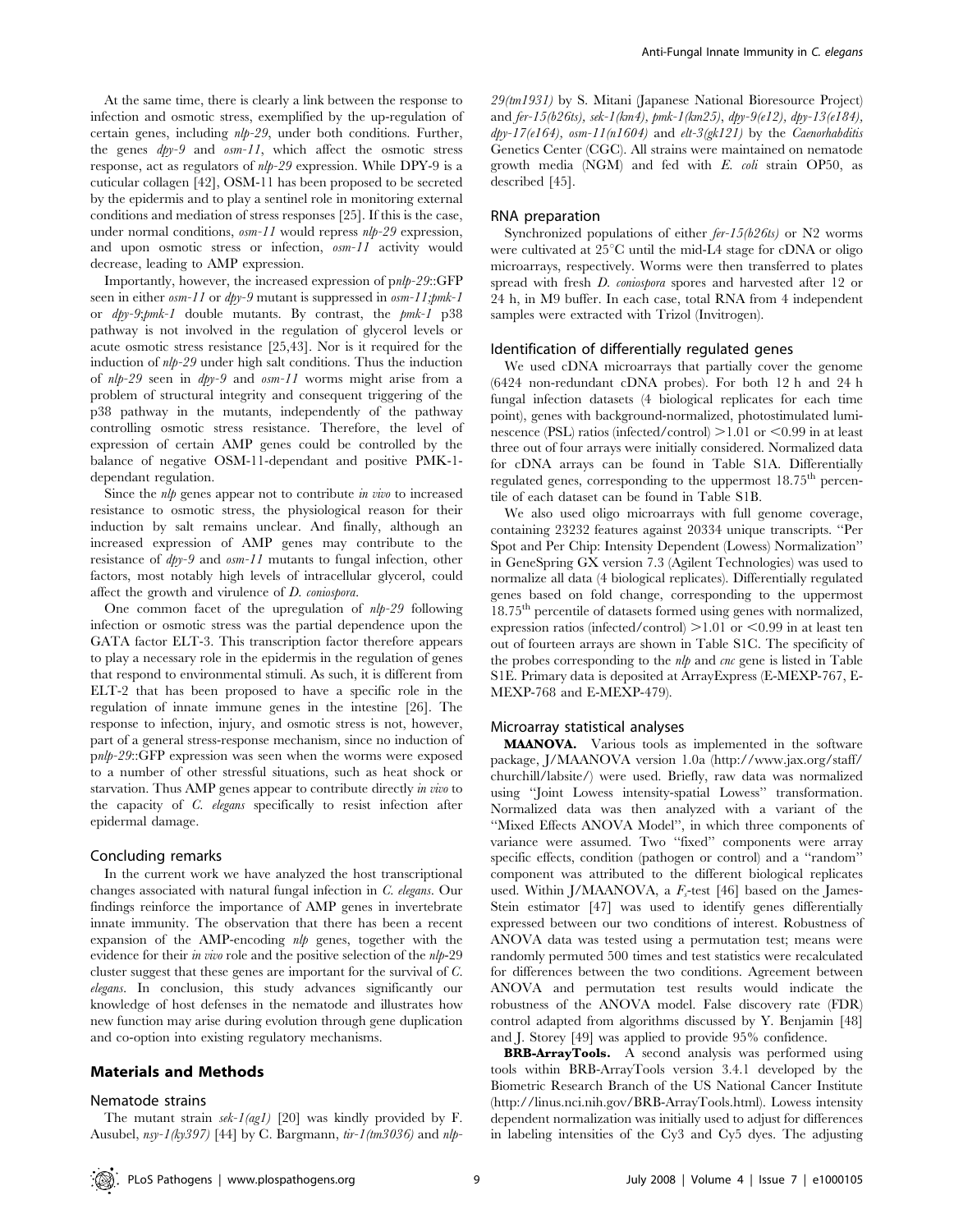factor varied over intensity levels [50]. Subsequently using ''Class Comparison'' with dye-swapped experiments being averaged, we identified genes that were differentially expressed among two classes, infected and control, by using a multivariate permutation test. We used this test with 90% confidence so that the false discovery rate was less than 10%. The false discovery rate is the proportion of the list of genes claimed to be differentially expressed that are false positives. The test statistics used were random variance t-statistics for each gene [51]. Although t-statistics were used, the multivariate permutation test is non-parametric and does not require an assumption of Gaussian distributions.

### Phylogenetic analyses

The general phylogenetic position of the antimicrobial  $nlp$  and  $\mathit{cnc}$  genes was reconstructed in relation to the remaining  $\mathit{nlp}$  genes from C. elegans, using peptide sequences. For the nlp-29 clade including the C. elegans genes nlp-27 to nlp-31 and nlp-34, phylogenetic relationships with their 4 orthologues from C. briggsae and 2 from C. remanei were inferred from both peptide and DNA sequences. Sequences were obtained from Wormbase (www. wormbase.org) Syntenic regions were identified for C. remanei and C. briggsae. They were re-annotated manually using Blast and the new gene predictions submitted to Wormbase. All alignments were generated with the help of CLUSTALW [52]. Phylogenetic analysis was based on the maximum likelihood (ML) approach. The optimal substitution model was identified with the Akaike information criterion and the program Prottest 1.3 for protein and the program Modeltest 3.7 for DNA sequences [53-55]. It was then employed for ML tree reconstruction using the program PHYML [56,57] for protein and the program PAUP\* 4.0b10 for DNA sequences [58]. The robustness of the inferred topology was assessed with the help of non-parametric bootstrapping [59], based on 500 replicate data sets.

The presence of adaptive Darwinian evolution (i.e. mutations that lead to amino acid changes are selectively favored) was assessed for the nlp-29 clade by analysis of the non-synonymous versus synonymous substitution rate ratio  $(d_N/d_S)$  across the different branches of the phylogenetic tree. We focused on the peptide regions without the signal sequence, where selection for diversifying functions is expected. Based on the program PAML 3.15 [60], two different approaches were employed [61]. On the one hand, we inferred  $d_N/d_S$  ratios for each individual branch using the free-ratio model. Ratios larger than one indicate adaptive sequence evolution. Their significance was tested by non-parametric bootstrapping using 100 replicate data sets. On the other hand, we compared the likelihood of test trees, in which one branch was allowed to vary in  $d_N/d_S$  ratio (2-ratio model), to the likelihood of the null model tree, in which all branches had identical  $d_N/d_S$  ratios (1-ratio model). If the varying  $d_N/d_S$  ratio was larger than one and if the difference between test and null model tree was significant according to a likelihood ratio test (LRT) [60,62], then this was taken as an indication for the presence of adaptive sequence evolution.

# Reporter gene constructs and generation of transgenic lines

The *frIs7* transgenic strain containing the *pnlp-29*::GFP and pcol-12::DsRed reporters is described elsewhere [19]. pnlp-27::GFP, pnlp-30::GFP and pnlp-31::GFP [10,18] were injected at  $20 \mu g/ml$  into N2 with the transformation marker pcol- $12::DsRed$  (80  $\mu$ g/ml). At least three independent lines for each pnlp::GFP reporter were characterized. The IG615  $(frEx217)$ transgenic strain for overexpression of the nlp locus was produced by injecting the entire  $nlp$  locus into wild type N2 worms with the co-injection marker pBunc-53::GFP [63]. The entire locus was included in a 11 kb SpeI-ClaI fragment from the cosmid B0213 that was purified after migration on 0.4% agarose gel into a bufferfilled trough cut in the gel [64].

## Infection, wounding and osmotic stress

Infections with a freshly harvested solution of D. coniospora spores were done as described [65]; worms were analyzed after 24 h at  $25^{\circ}$ C. Worms were pricked in the tail region using a microinjection needle under a dissecting microscope and analyzed 6 h later for GFP induction or 2 hours later for qRT-PCR. Osmotic stress was done in liquid by incubating young adult worms in 300 mM NaCl for 6 h, or on NGM plates containing 300 mM NaCl after RNAi treatment with analysis 24 h later.

#### Analyses with the Biosort worm sorter

Upregulation of pnlp-29::GFP reporter gene levels were quantified with the COPAS Biosort (Union Biometrica). Generally 100 to 2000 synchronized worms were analyzed for size (TOF), extension (EXT), green (GFP) and red (RFP) fluorescence (see [19], for further details). The fluorescence ratio (Green/Red) was then calculated to normalize the GFP for variations in size and health of individual worms. Mean values for FR were calculated and the values for the different samples within a single experiment normalized so that the control (wtfrIs7) worms had a fluorescence ratio of 1. As discussed more extensively elsewhere, [19] direct numerical comparisons can be made between age-matched populations in single experiments, and qualitative comparisons can be made between experiments performed on different days. The results shown are representative of at least 3 independent experiments.

## qRT PCR

 $2.5 \mu$ g of total mRNA from infected and non-infected worms were used for a reverse transcription using a standard protocol. Primers were designed to detect specific transcripts (see Protocol S1). Using 1/50 of cDNA in 12.5 µl of SYBRgreen mix (Applied Biosystem) and  $0.3 \mu M$  of primers, qRT PCR were performed on a Gene Amp 5700 Sequence detector. Results were normalized to act-1, and then relative expression calculated using  $2^{((A+10)-x)}$ , A being the normalized cycle number for nlp-27 in the non-infected sample and x the value of interest. Control and experimental conditions were tested in the same run. Means and standard deviations were calculated from a minimum of 3 independent experiments. Statistical analyses used the paired bilateral Student's test within Excel (Microsoft software) (Table S3).

#### Infection and osmotic assays

50–70 worms at the L4 stage were infected at  $25^{\circ}$ C with D. coniospora and the surviving worms were counted every day as described elsewhere [65] except that the NGM plates were seeded with heat killed OP50. Killing assays were conducted at  $25^{\circ}$ C. Statistical analyses used one-sided log rank test within Prism (Graphpad software). The resistance to acute osmotic stress was assayed after 10 min on NGM plate containing 500 mM NaCl with young adult worms as described [25]

## Supporting Information

Protocol S1 Supporting Materials and Methods

Found at: doi:10.1371/journal.ppat.1000105.s001 (0.03 MB DOC)

Figure S1 New classes of putative anti-microbial peptides and proteins. Raw output from CLUSTALW multiple sequence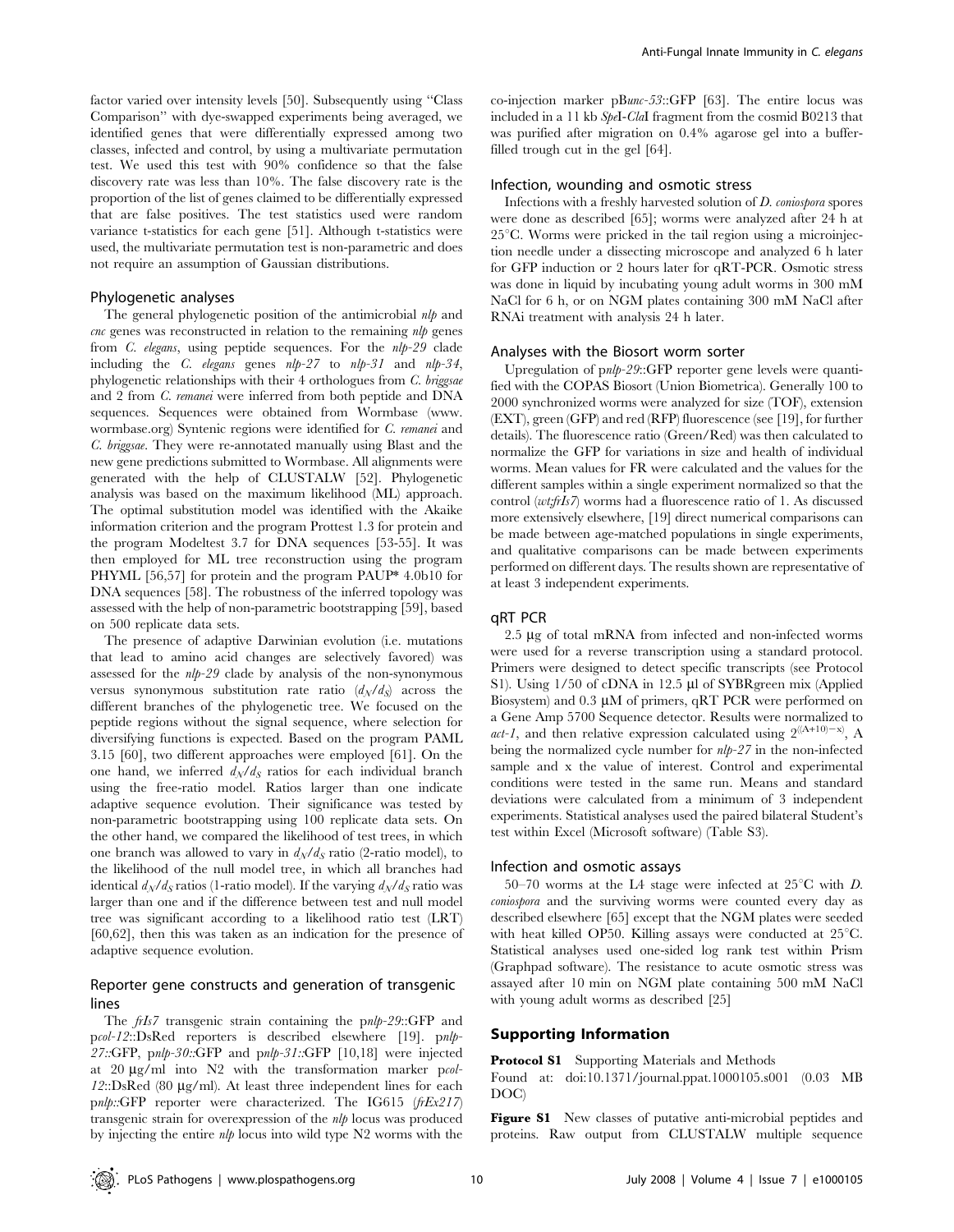alignments for GRSP, FIP and FIPR protein sequences. The genes identified as being strongly up-regulated by D. coniospora are highlighted in yellow.

Found at: doi:10.1371/journal.ppat.1000105.s002 (0.05 MB DOC)

Figure S2 Phylogenetic tree for the C. elegans NLP and CNC proteins, inferred with maximum likelihood from protein sequences. Branches are drawn in proportion to the estimated number of substitutions per site. The results of bootstrapping (200 replicates) are indicated next to the branches. Only values of at least 50 are shown.

Found at: doi:10.1371/journal.ppat.1000105.s003 (1.44 MB EPS)

Figure S3 Tree topology for the nlp genes with branch labels as tested for the presence of adaptive sequence evolution (see Table S2).

Found at: doi:10.1371/journal.ppat.1000105.s004 (0.95 MB EPS)

**Figure S4** The high expression of  $nlp-29$  in  $dpy-9$  mutants is almost entirely dependant on pmk-1. Fluorescent pictures (A) and quantification with the Biosort of the normalized fluorescent ratio (green/red) (B) of worms carrying the integrated  $f\bar{i}$  transgene in different mutant backgrounds,  $dpy-9(e12)$ ,  $pmk-1(km25)$  and  $dpy 9(e12);pmk-1(km25)$ . The number of worms used in each quantification is shown in parenthesis.

Found at: doi:10.1371/journal.ppat.1000105.s005 (1.84 MB EPS)

**Figure S5** The presence of the cosmid containing the  $nlp-29$ locus increases resistance to infection. (A) Worms were infected by D. coniospora, then transferred to OP50 seeded NGM plates containing the anti-fungal agent nystatin  $(12.5 \text{ µg/ml})$  after 3 or 12 h. Transgenic worms carrying the cosmid B0213 (in black) or their non-transgenic sibling (in red) were scored as live or dead over 6 days. In both cases, the difference in survival is highly significant (p $\leq$ 0.001, one-side log rank test). The IG368 (frEx75) transgenic strain contains the whole cosmid B0213 including the  $nlp$  locus and the co-injection marker sur-5::GFP [66]. (B) The resistance of strain CX6760 (wt; kyEx749[F13B10.1;ofm-1::GFP])

#### References

- 1. Schmid-Hempel P, Ebert D (2003) On the evolutionary ecology of specific immune defence. Trends Ecol Evol 18: 27–32.
- 2. Hodgkin J, Kuwabara PE, Corneliussen B (2000) A novel bacterial pathogen, Microbacterium nematophilum, induces morphological change in the nematode C. elegans. Curr Biol 10: 1615–1618.
- 3. Darby C, Hsu JW, Ghori N, Falkow S (2002) Caenorhabditis elegans: plague bacteria biofilm blocks food intake. Nature 417: 243–244.
- 4. Couillault C, Ewbank JJ (2002) Diverse Bacteria Are Pathogens of Caenorhabditis elegans. Infect Immun 70: 4705–4707.
- 5. Jansson HB, Jeyaprakash A, Zuckerman BM (1985) Differential adhesion and infection of nematodes by the endoparasitic fungus Meria coniospora (Deuteromycetes). Appl Envir Microbiol 49: 552–555.
- 6. Laube DM, Yim S, Ryan LK, Kisich KO, Diamond G (2006) Antimicrobial peptides in the airway. Curr Top Microbiol Immunol 306: 153–182.
- 7. Lemaitre B, Hoffmann J (2007) The Host Defense of Drosophila melanogaster. Annu Rev Immunol.
- 8. Lievin-Le Moal V, Servin AL (2006) The front line of enteric host defense against unwelcome intrusion of harmful microorganisms: mucins, antimicrobial peptides, and microbiota. Clin Microbiol Rev 19: 315–337.
- 9. Schroder JM, Harder J (2006) Antimicrobial skin peptides and proteins. Cell Mol Life Sci 63: 469–486.
- 10. Couillault C, Pujol N, Reboul J, Sabatier L, Guichou JF, et al. (2004) TLRindependent control of innate immunity in Caenorhabditis elegans by the TIR domain adaptor protein TIR-1, an ortholog of human SARM. Nat Immunol 5: 488–494.
- 11. Shai Y (2002) Mode of action of membrane active antimicrobial peptides. Biopolymers 66: 236–248.
- 12. Ohno S (1970) Evolution by gene duplication. New York: Springer Verlag.
- 13. Mochii M, Yoshida S, Morita K, Kohara Y, Ueno N (1999) Identification of transforming growth factor-beta- regulated genes in Caenorhabditis elegans by differential hybridization of arrayed cDNAs. Proc Natl Acad Sci U S A 96: 15020–15025.

[67] is indistinguishable from that of wild-type worms under standard conditions [68].

Found at: doi:10.1371/journal.ppat.1000105.s006 (0.66 MB EPS)

Figure S6 Alignment of the promoter sequences of the genes from the nlp-29 locus. Raw output from CLUSTALW multiple alignments for the proximal  $500$  bp  $5'$  sequences for the 6 genes of the nlp-29 cluster. Putative minimal GATA sites are highlighted in yellow; one is shared between 3 *nlp* genes.

Found at: doi:10.1371/journal.ppat.1000105.s007 (0.06 MB DOC)

Table S1 Expression patterns of 14 selected genes.

Found at: doi:10.1371/journal.ppat.1000105.s008 (0.82 MB XLS)

Table S2 Results of the analysis of adaptive sequence evolution for individual branches of the nlp tree.

Found at: doi:10.1371/journal.ppat.1000105.s009 (0.06 MB DOC)

#### Table S3 qRT-PCR.

Found at: doi:10.1371/journal.ppat.1000105.s010 (0.04 MB XLS)

### Acknowledgments

We thank Y. Duverger and S. Scaglione for worm sorting, L. Sofer (UMR1112-INRA/University Nice Sophia Antipolis) for expert technical assistance, and A. Coulson for cosmids. Microarray experiments and worm sorting were carried out using the facilities of the Marseille-Nice Genopole. Some nematode strains used in this work were provided by the Caenorhabditis Genetics Center, which is funded by the NIH National Center for Research Resources (NCRR), or by the National Bioresource Project coordinated by S. Mitani. We thank C. Braendle, S. Cypowyj, K.- Z. Lee, and K. Ziegler for discussion and T. Lamitina and U. Theopold for comments on a previous version of the manuscript.

#### Author Contributions

Conceived and designed the experiments: NP DW CLK HS JJE. Performed the experiments: NP OZ DW CC CLK HS JJE. Analyzed the data: NP OZ DW CC HS JJE. Contributed reagents/materials/ analysis tools: NP OZ DW. Wrote the paper: NP HS JJE.

- 14. Wong D, Bazopoulou D, Pujol N, Tavernarakis N, Ewbank JJ (2007) Genomewide investigation reveals pathogen-specific and shared signatures in the response of  $\bar{C}$ . elegans to infection. Genome Biol 8: R194.
- 15. Fjell CD, Hancock RE, Cherkasov A (2007) AMPer: a database and an automated discovery tool for antimicrobial peptides. Bioinformatics 23: 1148–1155.
- 16. Allison DB, Cui X, Page GP, Sabripour M (2006) Microarray data analysis: from disarray to consolidation and consensus. Nat Rev Genet 7: 55–65.
- 17. Kiontke K, Sudhaus W (2006) Ecology of Caenorhabditis species. The C. elegans
- Research Community, editor. WormBook. pp 1–14. 18. Nathoo AN, Moeller RA, Westlund BA, Hart AC (2001) Identification of neuropeptide-like protein gene families in Caenorhabditis elegans and other species. Proc Natl Acad Sci U S A 98: 14000–14005.
- 19. Pujol N, Cypowyj S, Ziegler K, Millet A, Astrain A, et al. (2008) Distinct Innate Immune Responses to Infection and Wounding in the C. elegans Epidermis. Curr Biol 18: 481–489.
- 20. Kim DH, Feinbaum R, Alloing G, Emerson FE, Garsin DA, et al. (2002) A conserved p38 MAP kinase pathway in Caenorhabditis elegans innate immunity. Science 297: 623–626.
- 21. Kim DH, Liberati NT, Mizuno T, Inoue H, Hisamoto N, et al. (2004) Integration of Caenorhabditis elegans MAPK pathways mediating immunity and stress resistance by MEK-1 MAPK kinase and VHP-1 MAPK phosphatase. Proc Natl Acad Sci U S A 101: 10990–10994.
- 22. Troemel ER, Chu SW, Reinke V, Lee SS, Ausubel FM, et al. (2006) p38 MAPK Regulates Expression of Immune Response Genes and Contributes to Longevity in C. elegans. PLoS Genet 2: e183. doi:10.1371/journal.pgen.0020183.
- 23. Liberati NT, Fitzgerald KA, Kim DH, Feinbaum R, Golenbock DT, et al. (2004) Requirement for a conserved Toll/interleukin-1 resistance domain protein in the Caenorhabditis elegans immune response. Proc Natl Acad Sci U S A 101: 6593–6598.
- 24. Lamitina T, Huang CG, Strange K (2006) Genome-wide RNAi screening identifies protein damage as a regulator of osmoprotective gene expression. Proc Natl Acad Sci U S A 103: 12173–12178.